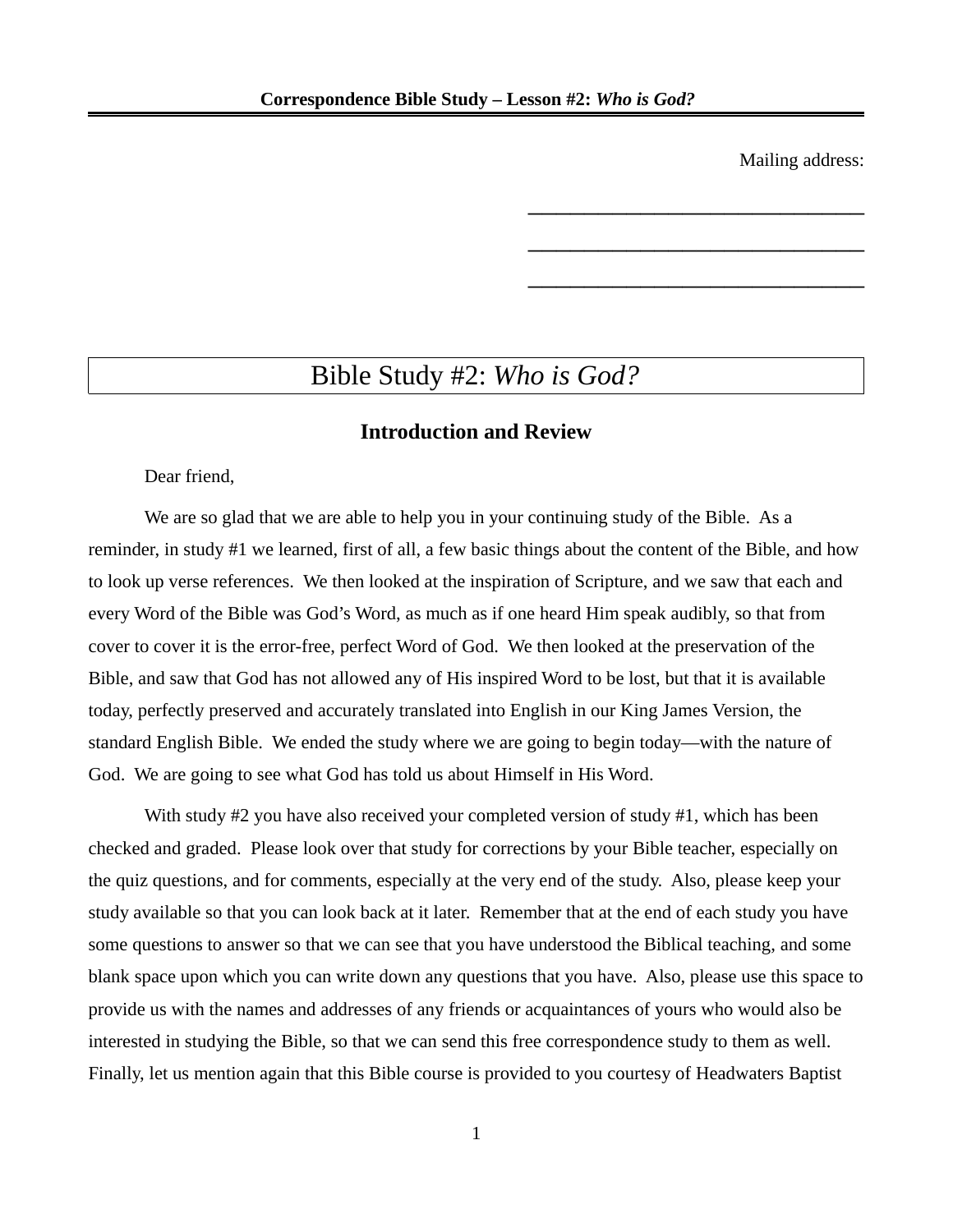Church, P.O. Box 1261, Shelburne, ON, L9V 3M2, (519) 943-2922, www.headwatersbaptistchurch.org, pastor@headwatersbaptistchurch.org. Please let us know if you would like a personal visit for Bible study, and feel free to visit us at 426132 25 Sideroad, Mono, Ontario for Sunday morning worship at 10:30 a.m., followed by a fellowship meal and Sunday afternoon worship at 1:00 p.m., or Wednesday prayer and Bible study at 7:00 p.m. Once again, we are overjoyed that we can assist you in studying the Bible.

### **Who is God?**

#### **The Importance of the Question**

Why does it matter who God is? Why do we need to make sure that we have the right ideas about Him? There are many, many reasons why we should learn about the nature of God. As we shall see later in this study, He created us, and gives us everything that we have; who would not want to find out about One who has done so much for us? He is the only all-powerful Being; who would not wish to know what He is like? He is going to be our Judge, and determine if we will receive endless happiness or punishment—we ought to find out what He is like! Indeed, knowing who God is and what He wants of us is the most important matter we can ever consider. Revelation 4:11 says, "Thou art worthy, O Lord, to receive glory and honour and power: for thou hast created  $\frac{1}{\sqrt{2}}$  things, and for thy  $\frac{1}{1}$   $\frac{1}{1}$   $\frac{1}{1}$   $\frac{1}{1}$   $\frac{1}{1}$   $\frac{1}{1}$   $\frac{1}{1}$  they are and were created." From this verse, we can see that we were created for His "pleasure"—we exist to fulfill His will, to be and do what is pleasing to Him. This is the meaning of life—but we cannot put it into practice without knowing who God is and what He wants. Furthermore, from Hebrews 11:6, we see that God "is a  $\_\_\_\_\_\_\_ \_\_ \_\_ \_ \_ \_$  of them that diligently seek him," so those who truly know God can look for His superabounding and everlasting blessing. Indeed, in John 17:3, Jesus Christ said that "[T]his is life eternal, that they might  $\frac{1}{\sqrt{2}}$   $\frac{1}{\sqrt{2}}$ thee the only true God, and Jesus Christ, whom thou hast sent." Knowing God is essential if we hope to have eternal life; indeed, if we do not know Him, we have no spiritual life now or eternity with Him later. The Bible repeatedly speaks of salvation as knowing God (Titus 1:16) or knowing the LORD (Jeremiah 31:34). This is so important that the phrase "Know that I am the LORD" is found 72 times in the Bible, while related phrases and commands everywhere abound. Furthermore, Jesus said the greatest commandment of all was "Thou shalt  $\_\_\_\_\_\_\_\$ the Lord thy God with all thy  $\frac{1}{1}$  \_ \_ \_ \_ \_, and with all thy \_ \_ \_ \_ \_, and with all thy \_ \_ \_ \_ \_ \_" (Matthew 22:37). We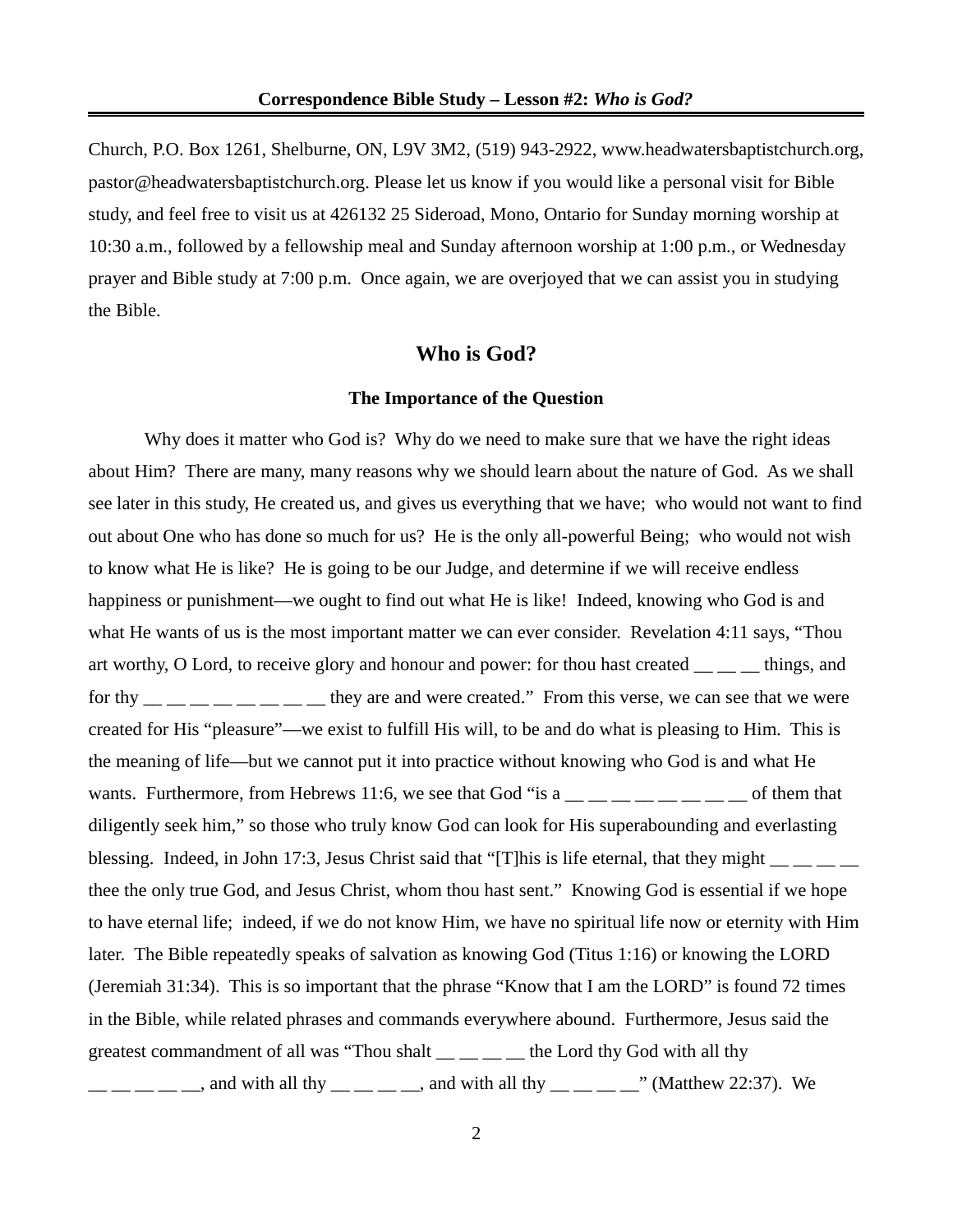cannot love Him if we do not know who He is; our hearts cannot appreciate Him, our souls cannot desire Him, and our minds cannot understand or submit to Him without this knowledge. We have seen that knowing God is foundational to the purpose of our lives on earth, essential to the acquisition of eternal life, and required for obedience to the greatest commandment. Let us, then, proceed with this all-important study!

### **What God is like:**

#### **Basic Characteristics**

In many places, the Bible teaches that there is only one God. 1 Corinthians 8:4 declares that "*there is* none other  $\_\_\_\_$  but  $\_\_\_\_$ ." The Lord says "I *am* the  $\_\_\_\_\_$  m  $\_\_$  and I *am* the \_\_ \_\_ \_\_ \_\_; and beside me *there is* \_\_ \_\_ God" (Isaiah 44:6; cf. Deuteronomy 6:4; Isaiah 45:5). John 4:24 tells us further that "God *is* a \_\_ \_ \_ \_ \_ \_ \_ \_ \_ ." He is, therefore, not a material being with a body of flesh and bones (Luke 24:39) like us. Along these lines, Colossians 1:15 tells us that He is "the God." He is also a personal Being; He is not just some sort of "force" or "higher power" but One who has self-consciousness and self-determination. He is said to "know" (Exodus 3:7), to "will" (Exodus 3:17), and to feel (Genesis 6:6; 1 Kings 11:9; Romans 5:8). He also is interested in fellowship with mankind; the godly of all the ages have " $\frac{m}{m}$   $\frac{m}{m}$   $\frac{m}{m}$  with God" (Genesis 5:22, 6:9; cf. 17:1, Leviticus 26:12). God promises to His own that He "will forgive their iniquity" and "remember their sin no more" and they will "Know the LORD" (Jeremiah 31:34). People that have been brought into a right relationship to God can say "truly our  $\frac{1}{1}$   $\frac{1}{1}$   $\frac{1}{1}$   $\frac{1}{1}$   $\frac{1}{1}$   $\frac{1}{1}$   $\frac{1}{1}$   $\frac{1}{1}$   $\frac{1}{1}$   $\frac{1}{1}$   $\frac{1}{1}$   $\frac{1}{1}$   $\frac{1}{1}$   $\frac{1}{1}$   $\frac{1}{$ \_\_ *is* with the Father, and with his Son Jesus Christ" (1 John 1:3). We can know who God is and what

He wants from us, and have fellowship with Him.

God also has a number of characteristics that make Him unlike anyone or anything else. With "God \_\_ \_\_ \_\_ \_\_ \_\_ \_\_ \_\_ \_\_ \_\_ are possible" (Matthew 19:26), for He is all-powerful, "the Almighty" (Genesis 17:1; 49:25, etc.). He showed this by creating the universe. Jeremiah 32:17 reads, "Ah Lord GOD! behold, thou hast \_\_ \_\_ \_\_ the heaven and the earth by thy great power and stretched out arm, *and* there is \_\_ \_ \_ \_ \_ \_ \_ \_ too hard for thee." He also shows this by the fact that He sustains the universe. All things "that are in heaven, and that are in earth, visible and invisible, whether *they be* thrones, or dominions, or principalities, or powers . . . were created by him, and for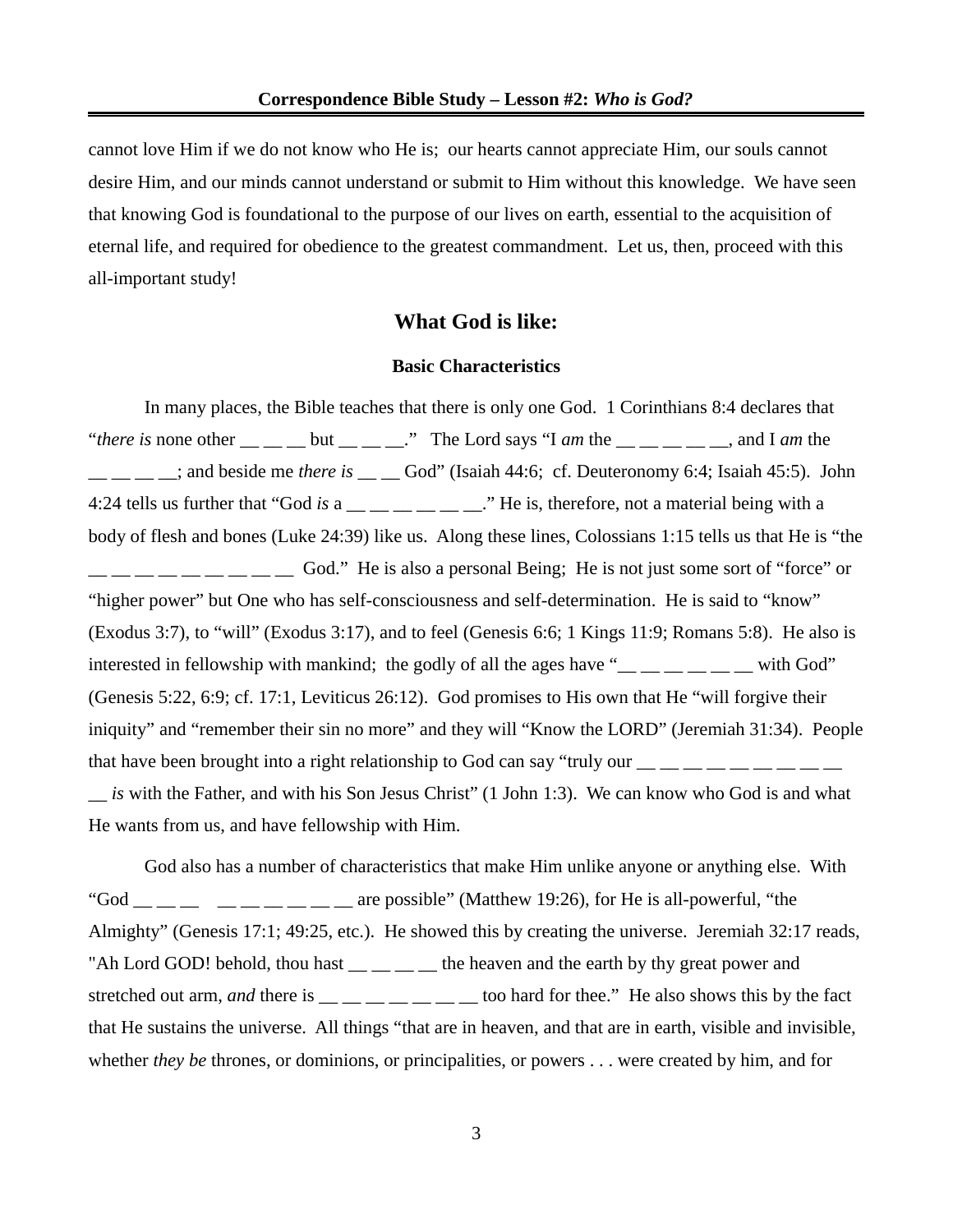him" (Colossians 1:16), and He is the One who is "before all things, and by him all things consist" (Colossians 1:17); they consist in Him—He is the sustainer of all things.

1 John 3:20 states that "God . . . \_\_ \_\_ \_\_ \_\_ \_\_ \_\_ all things." He knows from eternity past what will be in eternity future (Isaiah 46:9-10; Acts 15:18), knows all about His creation (Hebrews 4:13), knows every action of man (Psalm 139:2), every word ever spoken (Psalm 139:4), and every thought (1 Chronicles 28:9).

God is also present everywhere. Psalm 139:7-10 read, "Whither shall I go from thy spirit? or whither shall I flee from thy  $\_\_\_\_\_\_\_\_\_\_\_\_\_$ ? If I ascend up into heaven, thou  $\arct$   $\_\_\_\_\_\_\_\_\$ \_\_ \_\_: if I make my bed in hell, behold, thou *art there*. *If* I take the wings of the morning, *and* dwell in the  $\frac{m}{m}$   $\frac{m}{m}$   $\frac{m}{m}$   $\frac{m}{m}$   $\frac{m}{m}$   $\frac{m}{m}$   $\frac{m}{m}$   $\frac{m}{m}$   $\frac{m}{m}$   $\frac{m}{m}$   $\frac{m}{m}$   $\frac{m}{m}$   $\frac{m}{m}$   $\frac{m}{m}$   $\frac{m}{m}$   $\frac{m}{m}$   $\frac{m}{m}$   $\frac{m}{m}$   $\frac{m}{m}$   $\frac{m}{m}$   $\frac{m}{m}$   $\frac{m}{m$ and thy right hand shall hold me." In Jeremiah 23:24, God asks,"Can any hide himself in secret places that I shall not see him? saith the LORD. Do not I \_\_ \_ \_ \_ heaven and earth? saith the LORD." While God is everywhere-present, this does not mean that He is everywhere in exactly the same sense; God the Father is, for example, especially present in heaven (Matthew 6:1).

God also is eternal; as Psalm 90:2 says, "Before the mountains were brought forth, or ever thou hadst formed the earth and the world, even from  $\_\_\_\_\_\_ \_\_ \_\_ \_ \_ \_ \_ \_ \_ \_ \_ \_ \_ \_$ \_\_ \_\_ \_\_ \_\_ \_\_ \_\_, thou *art* God." There has never been a time when God has not existed, nor will there be a time when He will no longer be around. He is the first cause of all that there is, and is selfexistent. In Exodus 3:14 "God said unto Moses, \_\_ \_\_ \_\_ \_\_ \_\_ \_\_ \_\_ \_\_ \_\_ \_\_: and he said, Thus shalt thou say unto the children of Israel, \_\_ \_ \_\_ hath sent me unto you." God gives Himself this amazing title, the I AM, as the eternal, self-existing God!

God is also, since He is completely and fully perfect in all His being and attributes, unchangeable; He says in Malachi 3:6, "For I *am* the LORD,  $I_{\text{max}} = 1$  and  $I_{\text{max}}$  James 1:17 reads, "Every good gift and every perfect gift is from above, and cometh down from the Father of lights, with whom is no  $\_\_$   $\_\_$   $\_\_$   $\_\_$   $\_\_$   $\_\_$   $\_\_$   $\_\_$  neither shadow of  $\_\_$   $\_\_$   $\_\_$ 

In all of the characteristics mentioned above, God is absolutely unique. He also has other important attributes, which His creatures can in certain ways share with Him. These include: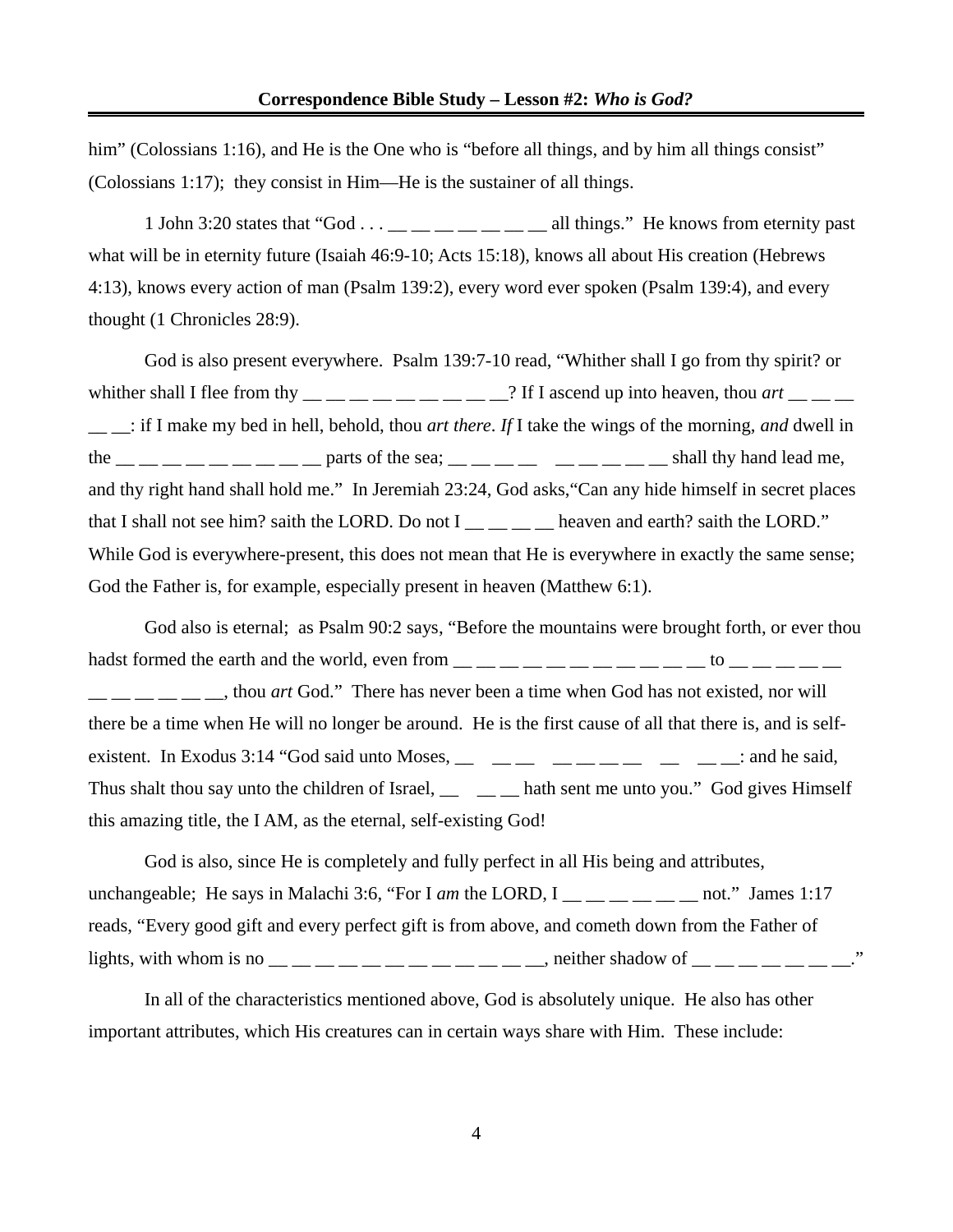#### **Correspondence Bible Study – Lesson #2:** *Who is God?*

- *His holiness.* Psalm 99:9 commands, "Exalt the LORD our God, and worship at his holy hill; for the LORD our God *is* \_\_\_\_\_\_\_." Before His throne seraphim cry "Holy, holy, holy, *is* the LORD of hosts: the whole earth *is* full of his glory" (Isaiah 6:3). That God is holy means that He is infinitely set apart from sin and evil, since He is perfectly good and righteous. Because He is holy, He also commands us to be holy. 1 Peter 1:15-16 reads, "But as he which hath called you is  $\frac{1}{1-\frac{1}{1-\frac{1}{1-\frac{1}{1-\frac{1}{1-\frac{1}{1-\frac{1}{1-\frac{1}{1-\frac{1}{1-\frac{1}{1-\frac{1}{1-\frac{1}{1-\frac{1}{1-\frac{1}{1-\frac{1}{1-\frac{1}{1-\frac{1}{1-\frac{1}{1-\frac{1}{1-\frac{1}{1-\frac{1}{1-\frac{1}{1-\frac{1}{1-\frac{1}{1-\frac{1}{1-\frac{1}{1-\frac{1}{1-\frac{1}{1-\frac{1}{1-\frac{1}{1-\frac{1}{1-\frac{1}{1-\frac{1}{1-\frac{$ written, Be \_\_ \_\_ holy; for \_\_ am holy." His holy character is the basis of the commandments He has given us to keep; since He is holy, His "law *is* holy, and the commandment holy, and just, and good" (Romans 7:12). We will look in the next study at what commands God has given us in His law. This is extremely important, since God is "of purer eyes than to behold evil, and canst not look on iniquity" (Habakkuk 1:13). His character of being right or righteous is related to His holiness. Psalm 145:17 reads, "The LORD *is* \_\_ \_\_ \_\_ \_\_ \_\_ \_\_ \_\_ \_\_ \_\_ in all his ways, and holy in all his works." Psalm 11:7 declares that "the righteous LORD loveth righteousness; his countenance doth behold the upright."
- *His justice.* This characteristic is also related to His holiness. He calls Himself "a \_\_ \_ \_ \_ God and a Saviour" in Isaiah 45:21. He is the just "Judge of all the earth" according to Genesis 18:25. His justice leads Him to require the punishment of all violations of His law. Psalm 11:6 reads, "Upon the  $\frac{1}{1}$   $\frac{1}{1}$   $\frac{1}{1}$   $\frac{1}{1}$  he shall rain snares,  $\frac{1}{1}$   $\frac{1}{1}$   $\frac{1}{1}$   $\frac{1}{1}$   $\frac{1}{1}$   $\frac{1}{1}$   $\frac{1}{1}$   $\frac{1}{1}$   $\frac{1}{1}$   $\frac{1}{1}$   $\frac{1}{1}$   $\frac{1}{1}$   $\frac{1}{1}$   $\frac{1}{1}$   $\$ \_\_ \_\_, and an horrible tempest: *this shall be* the portion of their cup." He judges in accord with truth, for He is Himself the God of truth (Romans 3:4, Titus 1:2). God's wrath, His holy anger against evil and evildoers, is also related to His justice. Psalm 7:11-13 tell us that ". . . God is  $\frac{1}{1}$   $\frac{1}{1}$   $\frac{1}{1}$   $\frac{1}{2}$  with the wicked every day. If he turn not, he will whet his  $\frac{1}{1}$   $\frac{1}{1}$   $\frac{1}{1}$   $\frac{1}{1}$   $\frac{1}{1}$   $\frac{1}{1}$ hath bent his bow, and made it ready. He hath also prepared for him the instruments of  $\frac{1}{\sqrt{2}}$ ; he ordaineth his arrows against the persecutors." Romans 1:18 tells us that "the  $\_\_$  of God is revealed from heaven against all ungodliness and unrighteousness of men, who hold the truth in unrighteousness."
- *His love.* This is a great and defining characteristic of God; The Bible says, in fact, that "He that loveth not knoweth not God; for God is  $\frac{1}{\sqrt{1}}$   $\frac{1}{\sqrt{1}}$  John 4:8). His mercy is related to His love. Ephesians 2:4 speaks of "God, who is rich in  $\frac{1}{\sqrt{2}}$  \_\_ \_\_ \_\_, for his great

5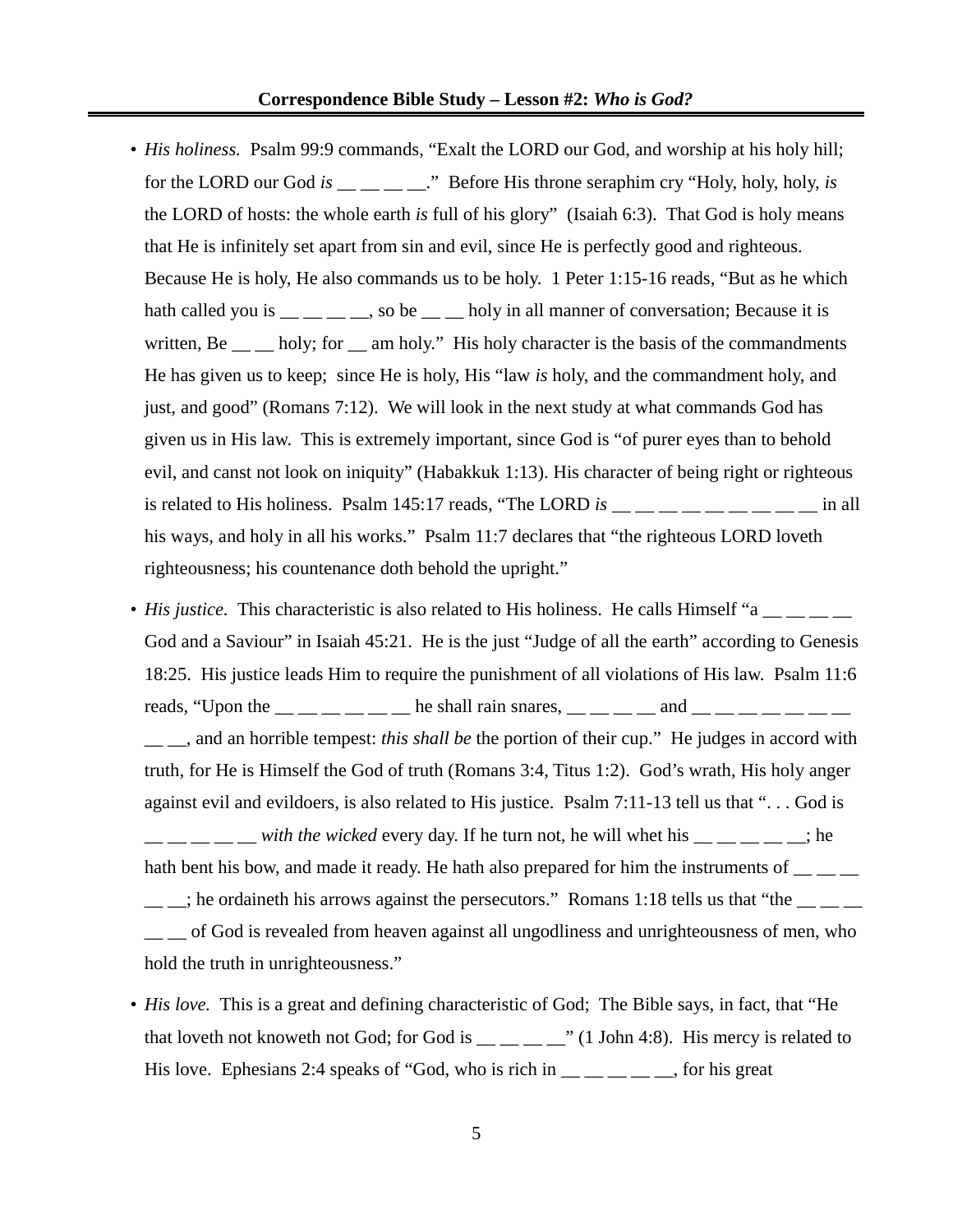$\frac{1}{1}$  wherewith he loved us." Titus 2:11 also speaks of "the  $\frac{1}{1}$   $\frac{1}{1}$  and  $\frac{1}{1}$  and  $\frac{1}{1}$  and  $\frac{1}{1}$  and  $\frac{1}{1}$  and  $\frac{1}{1}$  and  $\frac{1}{1}$  and  $\frac{1}{1}$  and  $\frac{1}{1}$  and  $\frac{1}{1}$  and  $\frac{1}{$ Mercy and grace are related; the former relates to God's not giving a sinner what he deserves, and the latter to giving him something he does not deserve. The way that God can be perfectly just, but also be merciful to sinful mankind, and so show His love for us, is something we will study later; His ability to do this also shows His wisdom, another one of His characteristics; He is "the only  $\_\_\_\_\_\_\_\_$  God," according to 1 Timothy 1:17.

- *His faithfulness.* This relates to God's unchanging nature. Deuteronomy 7:9-10 reads, "Know therefore that the LORD thy God, he *is* God, the \_\_ \_\_ \_\_ \_\_ \_\_ \_\_ \_\_ \_\_ God, which keepeth covenant and mercy with them that love him and keep his commandments to a thousand generations: and repayeth them that hate him to their face, to destroy them: he will not be slack to him that hateth him, he will repay him to his face." He is both faithful in His kindness to those who are His friends and faithful in His severity against those who are against Him. Another characteristic of God, His goodness, also relates to both His justice and His mercy. Romans 2:4 speaks of "the  $\_\_\_\_\_\_\_\_\_\_\_\_\_\_$  of God." and of "the riches of his  $\frac{1}{2}$   $\frac{1}{2}$   $\frac{1}{2}$   $\frac{1}{2}$  and forbearance and longsuffering."
- *His sovereignty or kingship.* 1 Timothy 1:17 reads, "Now unto the eternal, immortal, invisible, the only wise God, *be* honour and glory for ever and ever. Amen." Psalm 93:1 reads, "The LORD  $\_\_\_\_\_\_\_\_\_\_\_\_$  he is clothed with majesty." He is called in Psalm 97:5 "the Lord of the whole earth." He oversees and rules over all that happens; Ephesians 1:11 tells us that He "worketh \_\_ \_\_ \_\_ \_\_ \_\_ \_\_ \_\_ \_\_ \_\_ after the counsel of his own  $\cdot$ "

All of these amazing and wonderful characteristics of God should lead us to say, "Let them  $\frac{1}{1}$   $\frac{1}{1}$   $\frac{1}{1}$   $\frac{1}{1}$   $\frac{1}{1}$  the name of the LORD: for his name alone is  $\frac{1}{1}$   $\frac{1}{1}$   $\frac{1}{1}$   $\frac{1}{1}$   $\frac{1}{1}$   $\frac{1}{1}$   $\frac{1}{1}$   $\frac{1}{1}$   $\frac{1}{1}$   $\frac{1}{1}$   $\frac{1}{1}$   $\frac{1}{1}$   $\frac{1}{1$ is above the earth and heaven" (Psalm 148:13).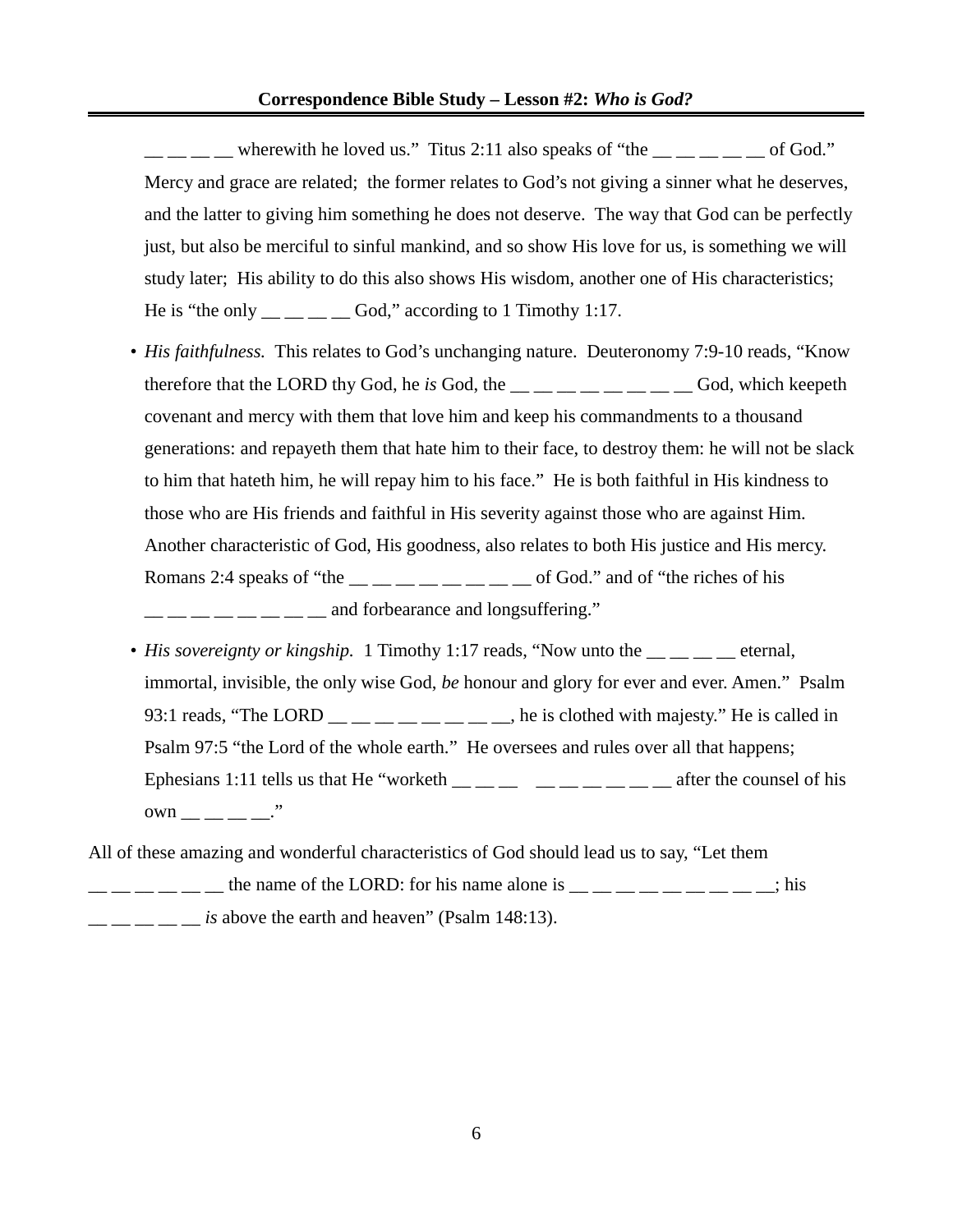### **What God is like:**

#### **Basic Words for Him**

God refers to Himself with many different names and titles in the Bible. However, there are three especially common ones with which we should be familiar. The first is simply the word "God." This is the basic term for Him. It appears over 2,500 times in the Old Testament, and translates the Hebrew word *Eloheim*. It appears in the first verse of the Bible, where we see that "In the beginning God [that is, *Eloheim*] created the heaven and the earth." A second very common name is found in Psalm 83:18, which reads, "That *men* may know that thou, whose name alone *is* \_\_ \_ \_ \_ \_ \_ \_ *art* the most high over all the earth." This name, which appears over 6,500 times in the Old Testament, means "I AM THAT I AM" (see Exodus 3:13-15) and emphasizes God's self-existence and His relationship to His people. In the New Testament Jesus Christ and the apostles translated the Hebrew *Jehovah* as "Lord" to show respect for the great Divine name (notice Exodus 20:7). We can see this by comparing Matthew 22:44 and Psalm 110:1. In the New Testament verse, Jesus Christ said "The Lord (Greek *kurios*, "Lord") said unto my Lord" while quoting the Old Testament verse in the book of the Psalms, which reads "The LORD (Hebrew *Jehovah*) said unto my Lord." (Other examples of this include Matthew 23:39+Psalm 118:26 and Acts 2:25+Psalm 16:8). In accordance with this example of Christ and the early church, most of the time our Old Testament translates the Hebrew name *Jehovah* as *LORD* in all capital letters; wherever you see this in your Bible, you can assume this is the word being translated. (Genesis 2:4 is an example; there "the LORD God" is, in Hebrew, *Jehovah Eloheim*.) A third common word for God, *Adonai*, appears over 400 times in the Old Testament, and is translated as *Lord*, with the letters after the first in lowercase instead of in all caps, as with *Jehovah* (*LORD*). In Exodus 15:17, you can see both *Jehovah* and *Adonai* together; the verse reads, "Thou shalt bring them in, and plant them in the mountain of thine inheritance, in the place, O LORD [*Jehovah*], which thou hast made for thee to dwell in, in the Sanctuary, O Lord [*Adonai*], which thy hands have established." The term *Adonai* emphasizes God's rulership or lordship, His position as the Master. When *Adonai* is found in conjunction with *Jehovah* as a compound name, since "Lord LORD" would be strange, *Jehovah* is translated as "GOD" in all capital letters; for example, in Genesis 15:2 we see the phrase "Lord GOD," which translates the Hebrew *Adonai Jehovah*. Understanding what is emphasized by these three extremely common Bible words for God will help you as you look up the verses in this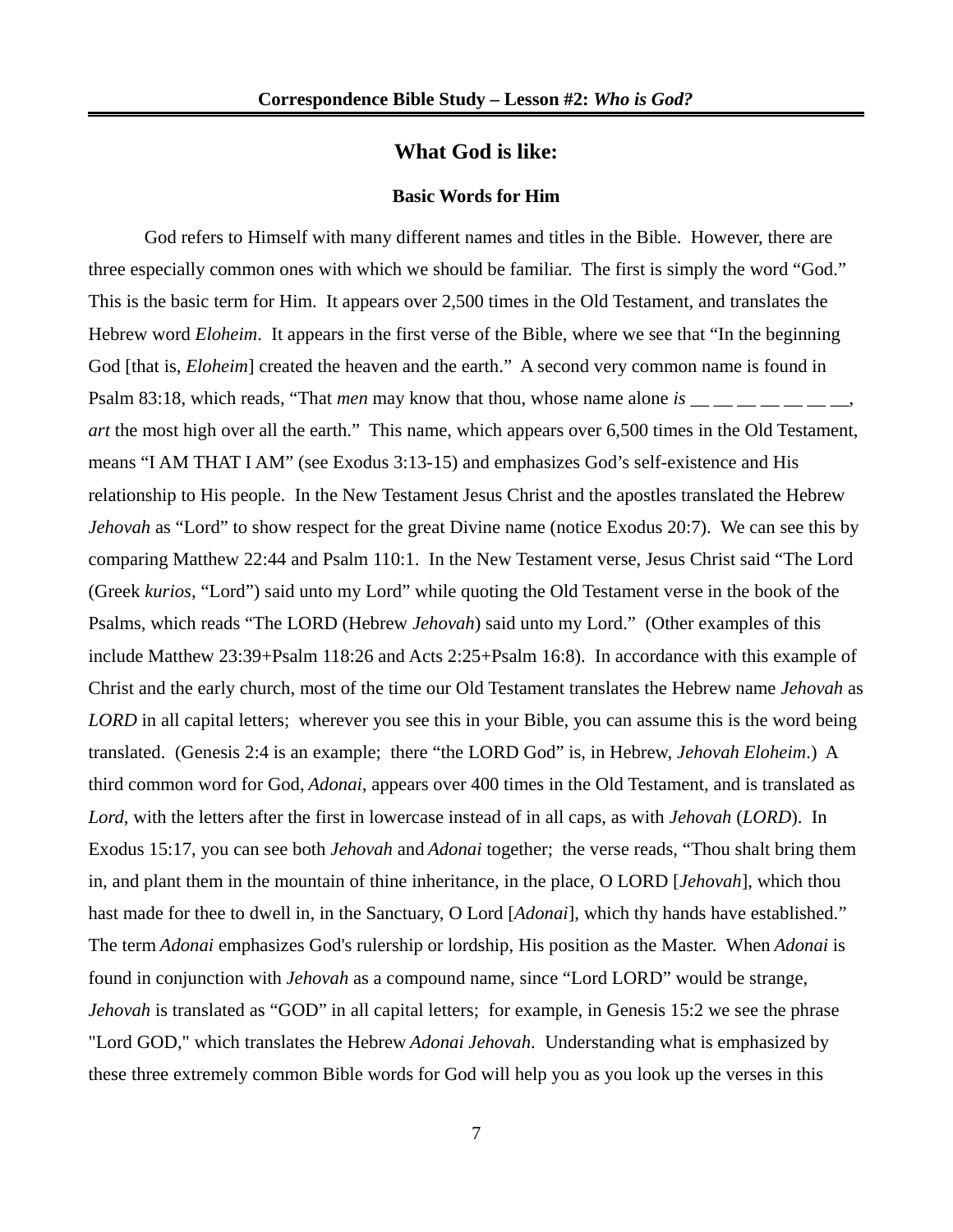Bible study, and as you read the Bible on your own. (A great place to start to read it would be the gospel of John in the New Testament. If you read three chapters of the Bible a day, you can read the whole Book in a year.)

### **What God is like:**

#### **Tri-unity or Trinitarianism**

Up to this point we have not dealt with an extremely important characteristic of the true God, who gave us the Bible to enable us to know who He is. This characteristic distinguishes Him from all the gods which men have invented in all false religions. It is essential that we understand this aspect of who God is, for, as we mentioned earlier, we do not have eternal life unless we know the *true* God (John 17:3), not a counterfeit version of Him. In the Bible, while God has clearly revealed that He is only one in essence, He has also shown us clearly that He exists eternally in three distinct Personalities or Persons, God the Father, God the Son, and God the Holy Spirit. Believers through essentially the whole church age have called this fact of three Persons in the one God the doctrine of the Trinity. We can see all three of the Persons of God (or of the "Godhead," Romans 1:20; Colossians 2:9) in Matthew 28:19. There baptism is commanded "in the name of the  $\_\_$   $\_\_$   $\_\_$  and of the  $\_\_$   $\_\_$  and of the  $\frac{1}{1}$   $\frac{1}{1}$   $\frac{1}{1}$   $\frac{1}{1}$   $\frac{1}{1}$   $\frac{1}{1}$   $\frac{1}{1}$   $\frac{1}{1}$   $\frac{1}{1}$   $\frac{1}{1}$   $\frac{1}{1}$   $\frac{1}{1}$   $\frac{1}{1}$   $\frac{1}{1}$   $\frac{1}{1}$   $\frac{1}{1}$   $\frac{1}{1}$   $\frac{1}{1}$   $\frac{1}{1}$   $\frac{1}{1}$   $\frac{1}{1}$   $\frac{1}{1$ 5:7, we read, "For there are three that bear record in heaven, the  $\frac{1}{1}$   $\frac{1}{1}$   $\frac{1}{1}$   $\frac{1}{1}$   $\frac{1}{1}$   $\frac{1}{1}$   $\frac{1}{1}$   $\frac{1}{1}$   $\frac{1}{1}$   $\frac{1}{1}$   $\frac{1}{1}$   $\frac{1}{1}$   $\frac{1}{1}$   $\frac{1}{1}$   $\frac{1}{1}$   $\frac{$ and the  $\frac{1}{1}$   $\frac{1}{1}$   $\frac{1}{1}$   $\frac{1}{1}$   $\frac{1}{1}$   $\frac{1}{1}$   $\frac{1}{1}$  : and these three are one." Here "Word" is a title for God the Son, as we can see in John 1:1-18, which we will examine below. We can also see many references to the multiple Persons of the one God in the Old Testament; for example, in Isaiah 48 Jehovah (the LORD) is speaking, and in 48:16 He says "Come ye near unto \_\_ \_, hear ye this; \_ have not spoken in secret from the beginning; from the time that it was, there am  $\Box$ : and now the  $\Box$   $\Box$   $\Box$   $\Box$   $\Box$   $\Box$   $\Box$ , and his  $\frac{1}{1-\frac{1}{1-\frac{1}{1-\frac{1}{1-\frac{1}{1-\frac{1}{1-\frac{1}{1-\frac{1}{1-\frac{1}{1-\frac{1}{1-\frac{1}{1-\frac{1}{1-\frac{1}{1-\frac{1}{1-\frac{1}{1-\frac{1}{1-\frac{1}{1-\frac{1}{1-\frac{1}{1-\frac{1}{1-\frac{1}{1-\frac{1}{1-\frac{1}{1-\frac{1}{1-\frac{1}{1-\frac{1}{1-\frac{1}{1-\frac{1}{1-\frac{1}{1-\frac{1}{1-\frac{1}{1-\frac{1}{1-\frac{1}{1-\frac{1}{1-\frac{1}{1-\frac{1}{1-\frac{1}{$ going to send Him! We see all three Persons of the Godhead clearly in this verse; the speaker is "the LORD, thy Redeemer" (48:17), God the Son; the "Lord GOD" who sent Him is God the Father, and "his Spirit" is God the Holy Spirit. Let us look specifically at all three Persons of the Trinity, and show that the Bible identifies each one as God.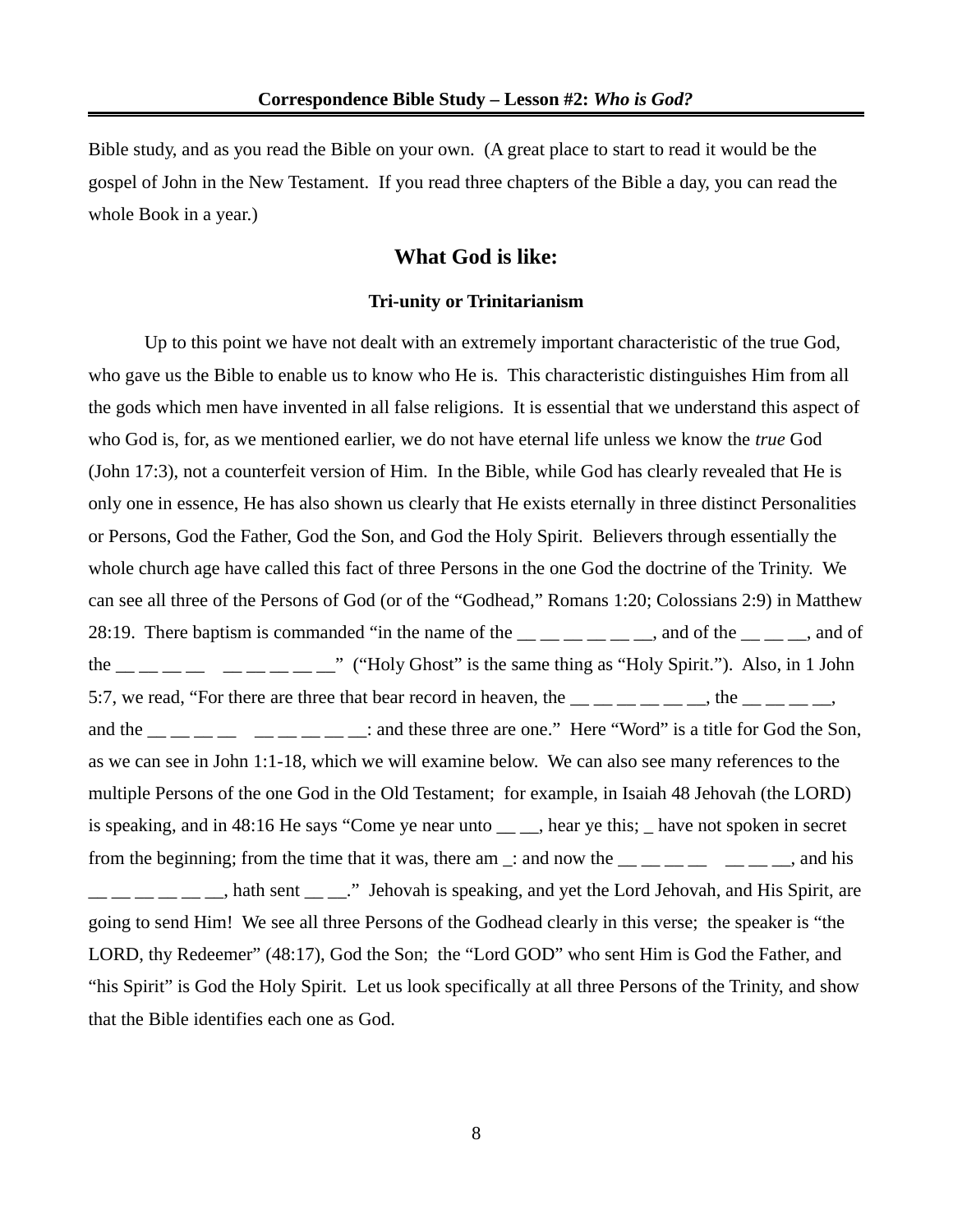#### **Correspondence Bible Study – Lesson #2:** *Who is God?*

God the Father is said to be God in many verses in the Bible. For example, Ephesians 1:2 shows us grace and peace come "from God our \_\_ \_\_ \_\_ \_\_ \_\_ \_\_, and *from* the Lord Jesus Christ." Titus 1:4 refers to "Grace, mercy, *and* peace, from God the **Example 20** and the Lord Jesus Christ our Saviour." The Father is clearly God. Ephesians 4:6 speaks of "One  $\_\_\_\_$  and  $\frac{1}{1}$   $\frac{1}{1}$   $\frac{1}{1}$   $\frac{1}{1}$  of all, who *is* above all, and through all, and in you all."

God the Son is also said to be God in many places in the Bible. For example, Hebrews 1:8 reads, "But unto the Son *he saith*, Thy throne, O \_\_ \_ \_, *is* for ever and ever: a sceptre of righteousness *is* the sceptre of thy kingdom." God the Father is the One speaking in verse eight (notice Hebrews 1:1-7), and here He calls His Son God. In John 20:28 the apostle Thomas "answered and said unto him [Jesus],  $My$   $\_\_\_\_\_\_\_\_\_$  and my  $\_\_\_\_\_\_$ " Jesus then said Thomas had spoken well, that he had correctly "believed" (v. 29). Indeed, the disciples knew that when Jesus said He was the Son of God, He was telling them that He had the very same nature as His heavenly Father, and so was Himself God. In Matthew 14:33, the disciples "came and  $\_\_\_\_\_\_\_\_\_\_\_\_\_\_\_\_\_\_$  him [Jesus], saying, Of a truth thou art the Son of God." Jesus had taught very clearly that nobody except God was to be worshipped (Matthew 4:4), yet He accepted the worship of His disciples as the Son of God. Both the Father and the Son are referred to together as God in the Old Testament. In Isaiah 50:1-6, Jehovah is speaking in verses 1-3 ("Thus saith the LORD"), but then Jehovah says that the Lord GOD (*Adonai Jehovah*) has done a variety of things for Him in verses 4-5, and in verse six, Jehovah, who is still speaking, says "I gave my  $\_\_\_\_\_\_\_\_\$ to the smiters, and my  $\_\_\_\_\_\_\_\_\_\_\_\_\_$ to them that plucked off the hair: I hid not my \_\_ \_\_ \_\_ from shame and spitting." How can Jehovah say that the Lord Jehovah has given Him different things, and then say that He would be beaten and spat upon? This is possible because God the Son is the speaker, and He fulfilled Isaiah 50:6 during His trial before His crucifixion (Matthew 26:67). The "Lord GOD" of Isaiah 50:4-5 is the Father.

John 1:1-18 gives us many details about the relationship between God the Father and God the Son:

"1 In the beginning was the  $\_\_\_\_\_\_\$  and the Word was  $\_\_\_\_\_\_\_\$  God, and the Word  $\frac{1}{2}$   $\frac{1}{2}$  God. 2 The same was in the  $\frac{1}{2}$   $\frac{1}{2}$   $\frac{1}{2}$   $\frac{1}{2}$   $\frac{1}{2}$   $\frac{1}{2}$   $\frac{1}{2}$   $\frac{1}{2}$   $\frac{1}{2}$   $\frac{1}{2}$   $\frac{1}{2}$   $\frac{1}{2}$   $\frac{1}{2}$   $\frac{1}{2}$   $\frac{1}{2}$   $\frac{1}{2}$   $\frac{1}{2}$   $\frac{$ things were made by  $\frac{1}{\sqrt{2}}$  and without him was not  $\frac{1}{\sqrt{2}}$  thing made that was made. 4 In him was life; and the life was the light of men. 5 And the light shineth in

9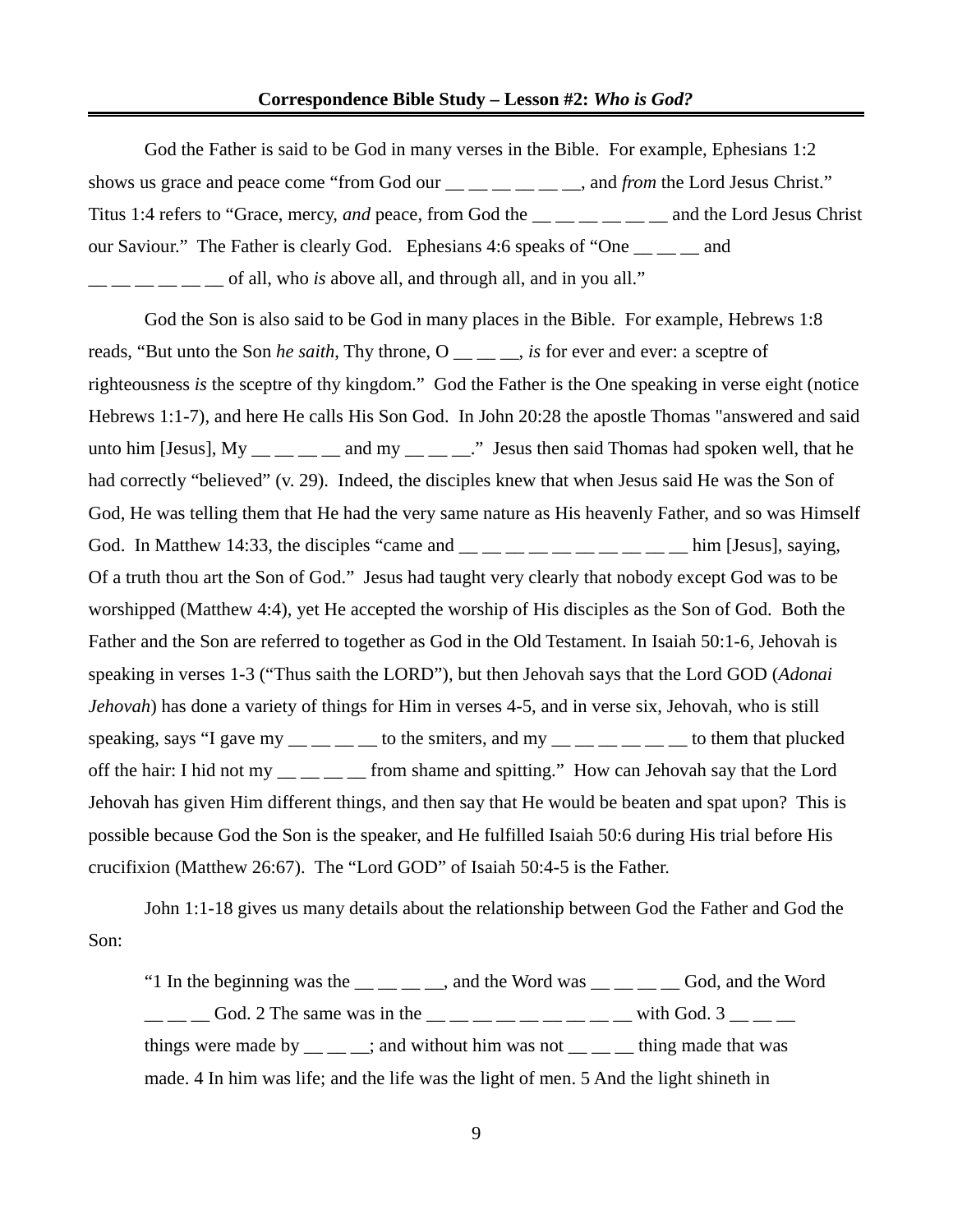darkness; and the darkness comprehended it not. . . . 9 *That* was the true Light, which lighteth every man that cometh into the world. 10 He was in the world, and the  $\frac{1}{1-\frac{1}{1-\frac{1}{1-\frac{1}{1-\frac{1}{1-\frac{1}{1-\frac{1}{1-\frac{1}{1-\frac{1}{1-\frac{1}{1-\frac{1}{1-\frac{1}{1-\frac{1}{1-\frac{1}{1-\frac{1}{1-\frac{1}{1-\frac{1}{1-\frac{1}{1-\frac{1}{1-\frac{1}{1-\frac{1}{1-\frac{1}{1-\frac{1}{1-\frac{1}{1-\frac{1}{1-\frac{1}{1-\frac{1}{1-\frac{1}{1-\frac{1}{1-\frac{1}{1-\frac{1}{1-\frac{1}{1-\frac{1}{1-\frac{1}{1-\frac{1}{1-\frac{1}{1-\frac{1$  $\frac{1}{1}$   $\frac{1}{1}$  was made  $\frac{1}{1}$   $\frac{1}{1}$   $\frac{1}{1}$  and dwelt among us, (and we beheld his glory, the glory as of the only begotten of the Father,) full of grace and truth . . . 17 For the law was given by Moses, *but* grace and truth came by Jesus Christ. 18 No man hath \_\_ \_\_ \_\_ \_\_ God at any time; the only begotten , which is in the bosom of the Father, he hath declared *him*."

Notice that verse 1, the Word (Jesus Christ, verse 14), is said to be both "with" God, referring to the Father, and yet also to be God Himself. Verse two repeats that God the Son was always with God the Father, even in eternity past. Verse three then tells us that God the Son was the Creator; if He made all things, He obviously was not ever created Himself. Verse ten repeats this truth for us. Finally, in verse fourteen, we see that God the Son became Man as Jesus Christ. Nobody has ever seen God the Father, verse eighteen tells us, but the only begotten Son, God in the flesh, reveals the Father to us. Here we see this amazing fact; Jesus Christ is God in the flesh! He is 100% human, having taken upon Himself a human nature just like ours (Hebrews 2:14-17), except without sin (Hebrews 4:15)—1 Timothy 2:5 refers to "the <sub>\_\_</sub> \_\_ \_\_ Christ Jesus"—but He is also 100% God! The Son had, from the eternal past, been fully God. When He came into the world, He took to Himself a human nature, so that now, although still one Person, He has two distinct natures; He is fully human, and fully Divine. This union of two natures in the one Person of the Son will continue to all eternity future. God was conceived in the womb of the virgin Mary, was born, grew up, died for our sins, was buried, rose again from the grave, returned to heaven to His Father, and will eventually come again to judge the earth (1 Corinthians 15:1-4, 23). 1 Timothy 3:16 sums it up nicely: "And without controversy great is the mystery of godliness:  $\frac{1}{1-\frac{1}{1-\frac{1}{1-\frac{1}{1-\frac{1}{1-\frac{1}{1-\frac{1}{1-\frac{1}{1-\frac{1}{1-\frac{1}{1-\frac{1}{1-\frac{1}{1-\frac{1}{1-\frac{1}{1-\frac{1}{1-\frac{1}{1-\frac{1}{1-\frac{1}{1-\frac{1}{1-\frac{1}{1-\frac{1}{1-\frac{1}{1-\frac{1}{1-\frac{1}{1-\frac{1}{1-\frac{1}{1-\frac{1}{1-\frac{1}{1-\frac{1}{1-\frac{1}{1-\frac{1}{1-\frac{1}{1-\frac{1}{1$ of angels, preached unto the Gentiles, believed on in the world,  $\frac{1}{1}$   $\frac{1}{1}$   $\frac{1}{1}$   $\frac{1}{1}$   $\frac{1}{1}$   $\frac{1}{1}$   $\frac{1}{1}$   $\frac{1}{1}$   $\frac{1}{1}$   $\frac{1}{1}$   $\frac{1}{1}$   $\frac{1}{1}$   $\frac{1}{1}$   $\frac{1}{1}$   $\frac{1}{1}$   $\frac{1}{$ So, just like God the Father is God, God the Son, Jesus Christ, is God.

The Bible also tells us that the Holy Spirit is God. For example, Hebrews 3:7-12 reads:

"7 Wherefore (as the Holy Ghost  $\_\_$   $\_\_$   $\_\_$  To day if ye will hear his voice, 8 Harden not your hearts, as in the provocation, in the day of temptation in the wilderness: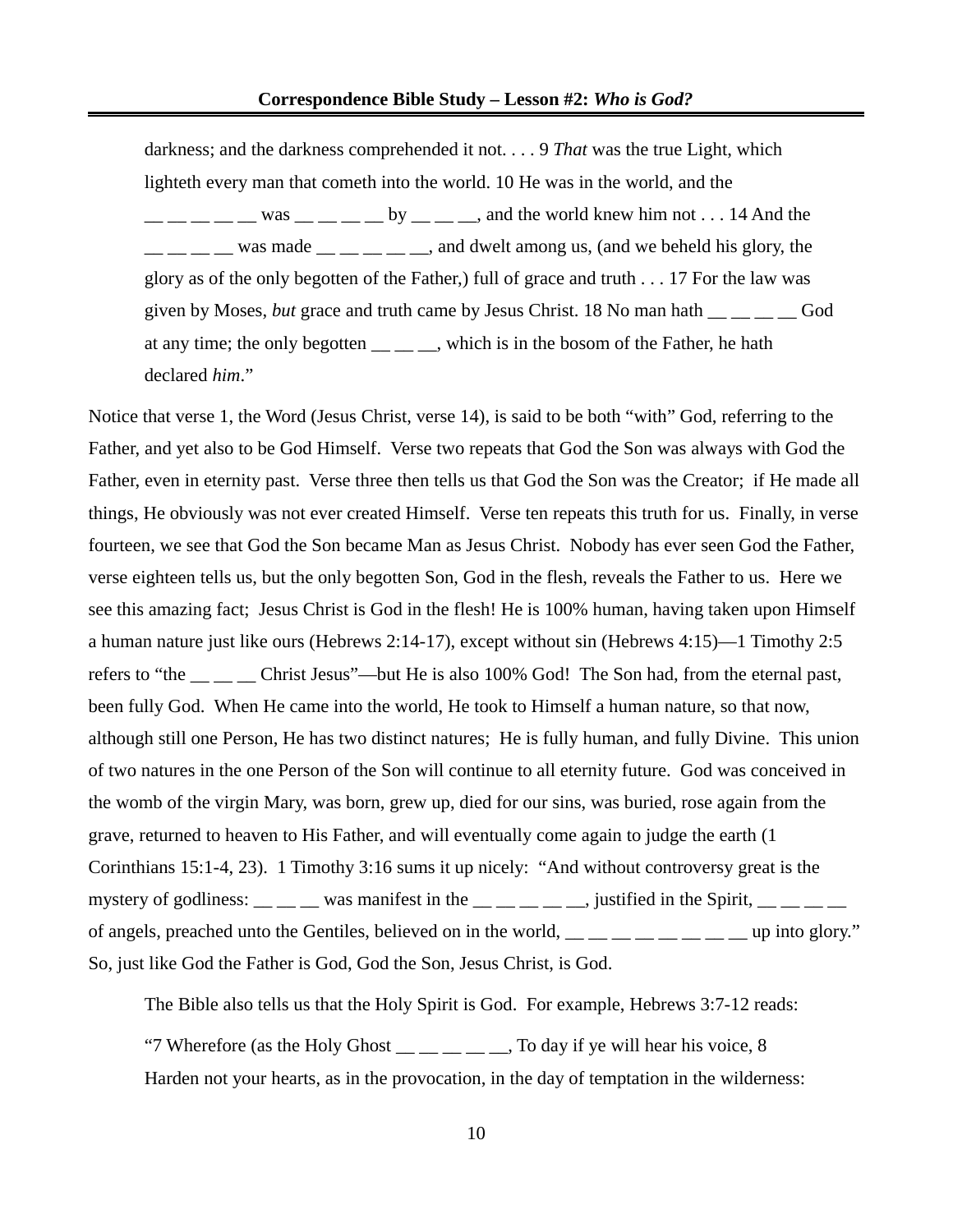9 When your fathers tempted \_\_ \_, proved \_ \_, and saw \_\_ \_ works forty years. 10 Wherefore I was  $\frac{1}{2}$   $\frac{1}{2}$   $\frac{1}{2}$   $\frac{1}{2}$  with that generation, and  $\frac{1}{2}$   $\frac{1}{2}$   $\frac{1}{2}$   $\frac{1}{2}$   $\frac{1}{2}$   $\frac{1}{2}$   $\frac{1}{2}$   $\frac{1}{2}$   $\frac{1}{2}$   $\frac{1}{2}$   $\frac{1}{2}$   $\frac{1}{2}$   $\frac{1}{2}$   $\frac{1}{2}$ alway err in *their* heart; and they have not known my ways. 11 So  $I_{\text{max}} = -1$  in my wrath, They shall not enter into my rest.) 12 Take heed, brethren, lest there be in any of you an evil heart of unbelief, in departing from the living  $\frac{1}{\sqrt{2}}$ 

Verse seven tells us that the Holy Spirit spoke all the words in the parentheses from "To day" in verse seven to "rest" in verse eleven. He is talking about the nation of Israel in the wilderness on the way to the Promised Land. He was grieved with the sins of Israel, according to verse ten, and He therefore swore that they would not enter into His rest. This is then made into a warning not to depart from the living God, who, in context, would be the Holy Spirit. Now look back at Psalm 95:6-11. This passage in the Old Testament is clearly the one that is quoted here Hebrews 3:7-11. However, back there, the speaker is said to be "the LORD our maker" (v. 6), who is "our God" (v. 7). If the New Testament says that the Holy Spirit said these words, but the Old Testament passage said that Jehovah our God said them, the Holy Spirit must be Jehovah God, just as the Father is Jehovah and the Son is Jehovah. Other passages where the New Testament identifies the Holy Spirit as Jehovah in this way are Hebrews 10:15-17 (cf. Jeremiah 31:31-34) and Acts 28:25-27 (cf. Isaiah 6:1-10). In 2 Samuel 23:2-3, king David said, "The \_\_ \_\_ \_\_ \_\_ \_\_ \_\_ of the LORD spake by me, and his word *was* in my tongue. 3 The \_\_ \_\_ \_\_ of Israel said, the Rock of Israel spake to me, He that ruleth over men *must be* just, ruling in the fear of God." We see here in the Old Testament that the Spirit of Jehovah, who speaks here, is Himself "the God of Israel." The apostle Peter said that to "lie to the Holy Ghost" is not to lie "unto men, but unto God" (Acts 5:3-4). The Scriptures sternly warn against blaspheming the Holy Ghost (Mark 3:29; Luke 12:10), because He is God.

How do we put this all together? Certainly there are not three different Gods; "God is one" (Galatians 3:20). Does this mean that the Father, Son, and Spirit are really the same Person—the Father is the Son, and the Son is the Spirit, and the Spirit is the Father? Are these three only three modes of appearing, or three titles for only one Personage? No—the Bible teaches that all three are distinct Personages. When we looked at John 1:1-18 above, we saw that from all eternity past God the Father was with God the Son; they were both God, yet were always distinct from each other (John 1:1- 3). We also saw in 2 Samuel 23:2-3 that God the Spirit is also "the Spirit of the LORD," so He is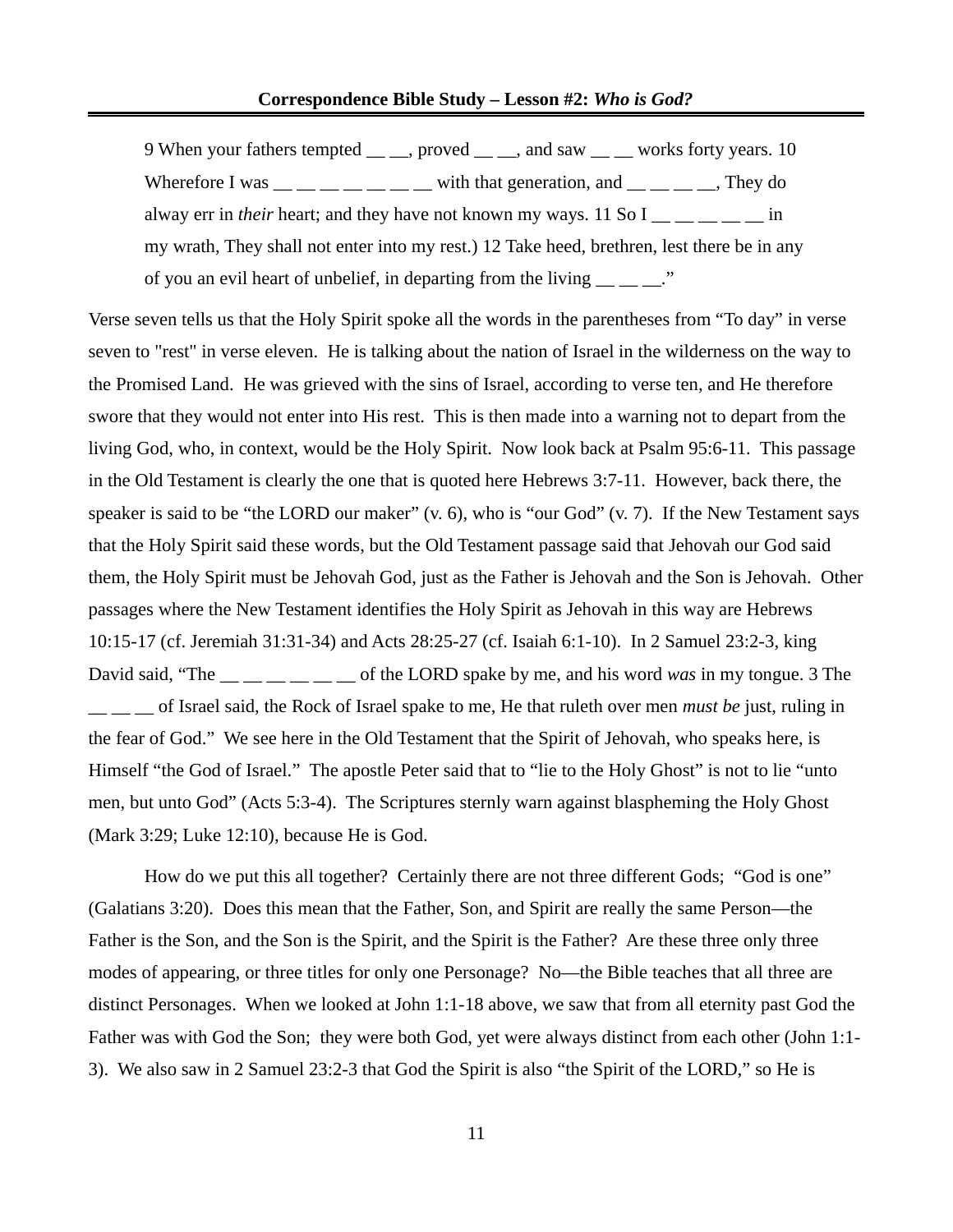distinct from the Father and the Son; He is the Spirit of the Father (John 15:26) and the Spirit of the Son (Galatians 4:6), and since He is the "eternal Spirit" (Hebrews 9:14), He is as eternally distinct from the Father and the Son as they are from each other. Look at Matthew 3:13-17. Here we see all three Persons of the Trinity together: God the Son, Jesus Christ, is baptized (v. 16), God the Spirit descends upon Him like a dove (v. 16), and God the Father speaks from heaven (v. 17). Certainly the Father, Son, and Spirit are not the same Person. But all three are fully God, and so have all the Divine attributes. Since the Father, the Son, and the Holy Spirit are equally Almighty, all-powerful, allknowing, everywhere-present, eternal, and so on, what makes the Divine Three distinguishable?

God the Father is neither begotten nor proceeding from any, God the Son is eternally begotten of the Father, and God the Spirit eternally proceeds from the Father and the Son. John 3:16 tells us that "God [the Father] so loved the world, that he gave his only  $\frac{m}{m}$   $\frac{m}{m}$   $\frac{m}{m}$   $\frac{m}{m}$  Son, that whosoever believeth in him should not perish, but have everlasting life." See also John 3:18; Hebrews 1:5; 1 John 4:9. This being begotten is an eternal process; the Son's "goings forth *have been* from of old, from everlasting" (Micah 5:2). The Holy Spirit is not begotten, but He eternally "proceedeth from the Father" (John 15:26) and the Son (Revelation 5:6; John 16:7; 20:22; 16:15). It is not possible for us to understand exactly what the Son's being begotten and the Spirit's procession means; there is a great mystery here (cf. 1 Timothy 3:16). However, God has revealed it, so we should believe it. These differences are what makes the Father the Father, the Son the Son, and the Spirit the Spirit, within the unity of the one and only God.

It may be hard for us to understand, but God has shown us in the Bible that He is in essence one and only one, yet eternally existent in three distinct and eternal Persons, God the Father, God the Son and God the Holy Spirit. God the Father eternally begets the Son, and the Spirit eternally proceeds from the Father and the Son. Isaiah 55:8-9 reads, "For  $my_{\text{max}} = 2.75 \text{ m/s}$  are not your thoughts, neither are  $\frac{1}{1}$   $\frac{1}{1}$   $\frac{1}{1}$   $\frac{1}{1}$   $\frac{1}{1}$   $\frac{1}{1}$   $\frac{1}{1}$   $\frac{1}{1}$   $\frac{1}{1}$   $\frac{1}{1}$   $\frac{1}{1}$   $\frac{1}{1}$   $\frac{1}{1}$   $\frac{1}{1}$   $\frac{1}{1}$   $\frac{1}{1}$   $\frac{1}{1}$   $\frac{1}{1}$   $\frac{1}{1}$   $\frac{1}{1}$ higher than the earth, so are my ways\_\_ \_ \_ \_ \_ \_ \_ than your ways, and my thoughts than your thoughts." God's thoughts and ways are infinitely above all that we can comprehend; God has revealed Himself to be a Tri-unity, so it is our responsibility simply to accept this as true.<sup>[1](#page-11-0)</sup>

<span id="page-11-0"></span><sup>1</sup> Some people claim that the Bible does not really teach the doctrine of the Trinity, and they use a variety of arguments to support their view. For a more detailed presentation of the truth of the Triune God, and a refutation of arguments against this essential Biblical teaching, please ask for our free pamphlet *The Triune God of the Bible.* A specific organization that strongly opposes the Trinity is the Watchtower society, commonly called "Jehovah's Witnesses." If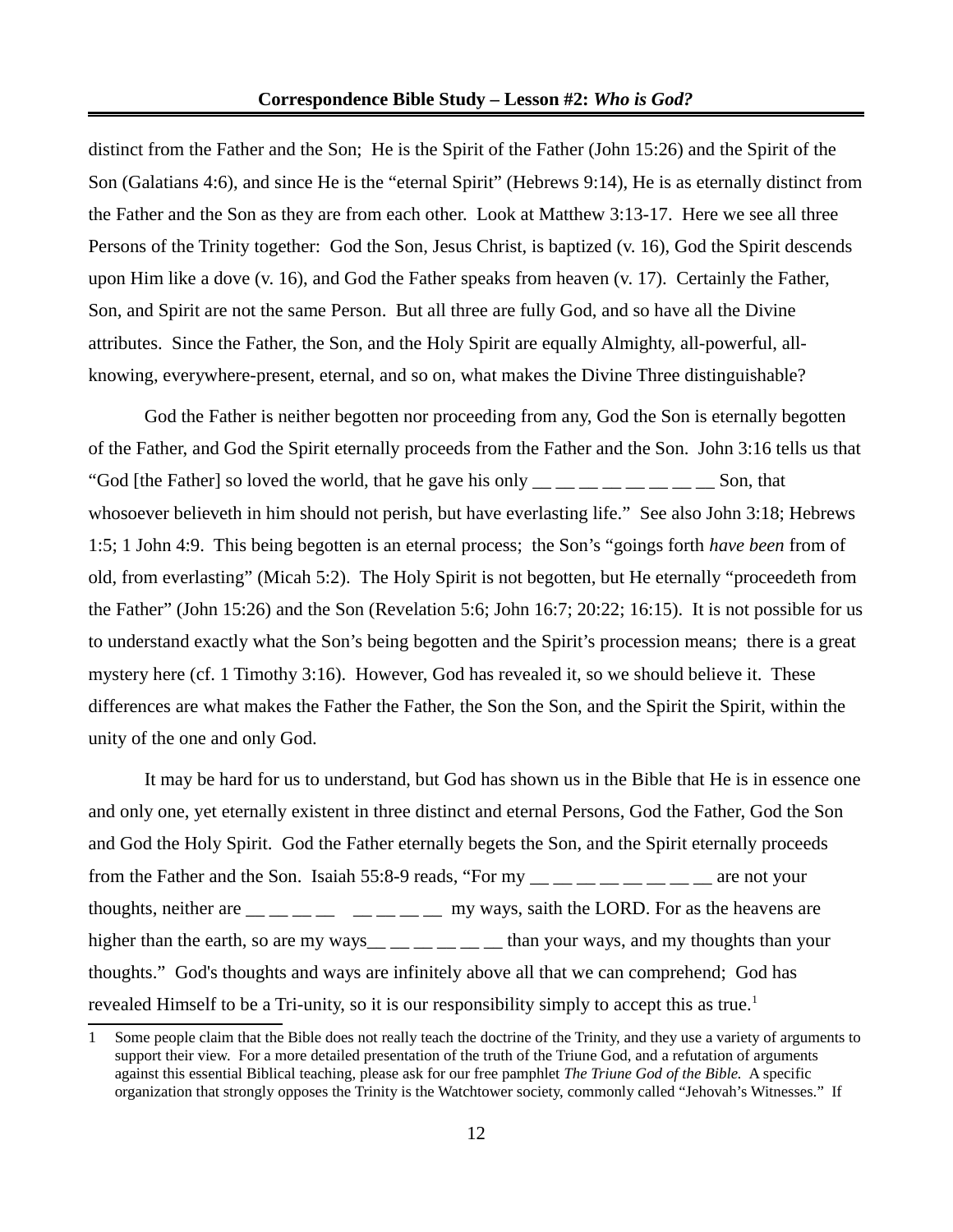### **The Conclusion:**

#### **Let's know and serve this glorious God!**

We began this study by learning that it is extremely important to know who God is, for without this knowledge we miss the meaning of life on earth and are lost for all eternity. We then saw that there is only one God, who is a Spirit, the Creator and the Sustainer of the universe, and a personal Being with whom we can have fellowship. We learned that God is all-powerful, all-knowing, everywherepresent, eternal, self-existent, and unchangeable. He is also holy, just, loving, good, faithful, and sovereign, among other characteristics. We saw that the Hebrew word *Eloheim* is the most common and basic Old Testament word for God. We saw that *Jehovah* is the name of God that emphasizes His self-existence and His relationship to His people. We also saw that *Adonai* is a title for God that stresses His lordship. We then studied the truth that the one God has always existed in three distinct Persons, God the Father, God the Son, and God the Holy Spirit. The Father eternally begets the Son, the Son is eternally begotten of the Father, and the Spirit eternally proceeds from the Father and the Son. These are all marvelous truths about God, and they are extremely important for us to understand. Now that we have studied these things about who God is, we can go on to discover what God wants us to do, and what obedience or disobedience to His Law brings us. We will look at these matters in Bible study #3: *What does God want from me?*

you have questions about them and their teachings, please ask for our free pamphlet *Are You Worshipping Jehovah?*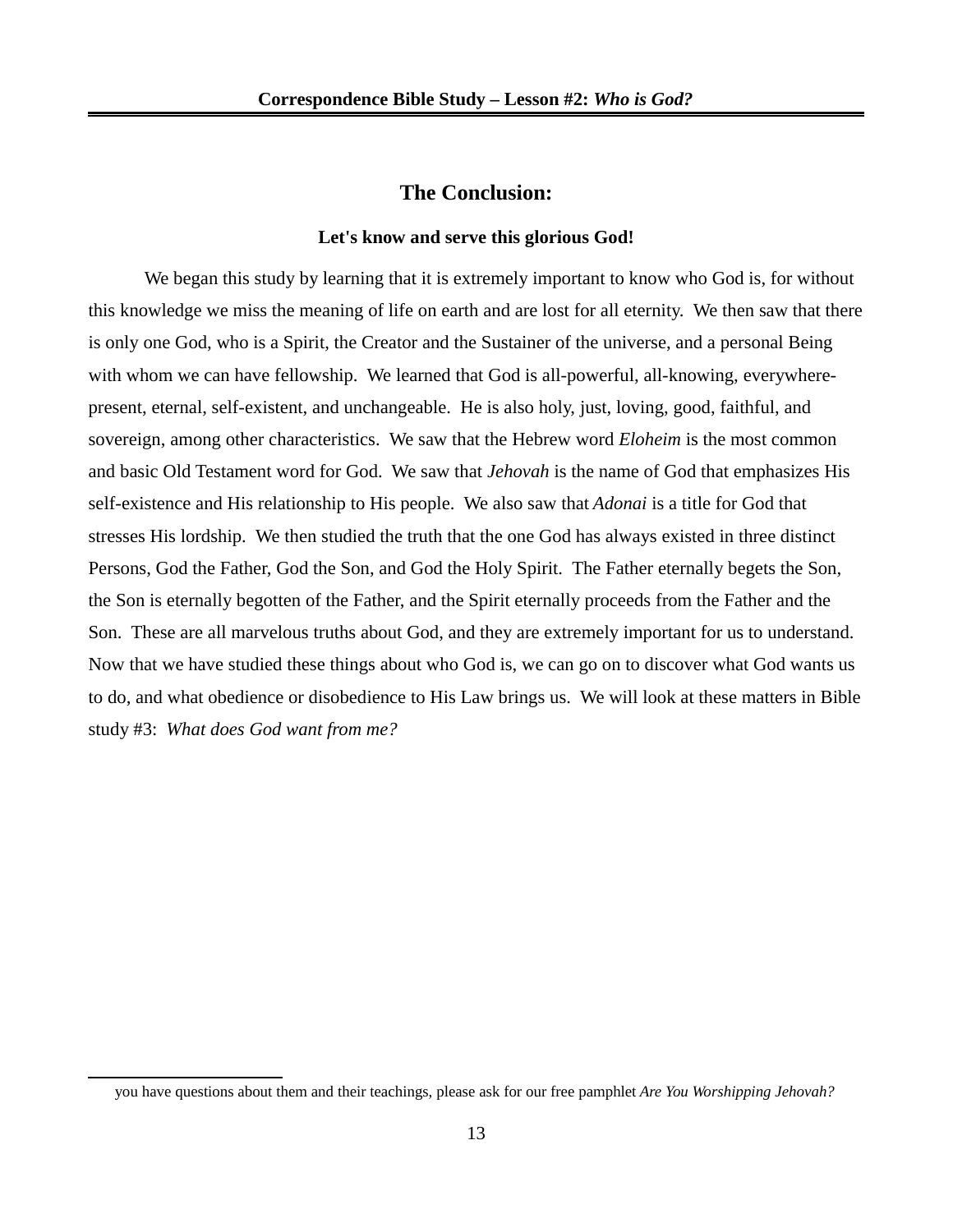### 1.) It is not important to know exactly who God is, as long as you try to live your life in a good way. TRUE FALSE 2.) God is so separate from us that we cannot really know or say anything about Him. TRUE FALSE 3.) The English phrase LORD God in the Bible represents the Hebrew *Jehovah Eloheim*. TRUE FALSE 4.) The name *Adonai* emphasizes God's self-existence and relationship to His people. TRUE FALSE 5.) Jesus Christ is the Son of God, but not God Himself. TRUE FALSE 6.) The Holy Spirit is Jehovah. TRUE FALSE 7.) The Father, Son, and Holy Spirit are all the same Person; the Father is the Son, the Son is the Spirit, and the Spirit is the Father. TRUE FALSE 8.) The Holy Spirit is eternally begotten by God the Son. TRUE FALSE 9.) God the Father eternally proceeds from God the Son. TRUE FALSE

## **Review Quiz For Bible Study #2**

# **Materials Mentioned in Study #2 and a Request for Study #3**

\_\_\_ I have returned the second Bible study to you with the answer blanks filled in and answered the review quiz questions. Please send me the next Bible study, *What does God want from me?*

\_\_\_ I have questions about the doctrine of the Trinity. Please send me the booklet *The Triune God of the Bible.*

\_\_\_ I have questions about the Watchtower Society (the Jehovah's Witness organization) and their rejection of the Trinity. Please send me the free booklet, *Are You Worshipping Jehovah?*

\_\_\_ I would like to meet with or talk to someone in person. I have put information in the spaces below (phone number, times available, etc.) to contact me.